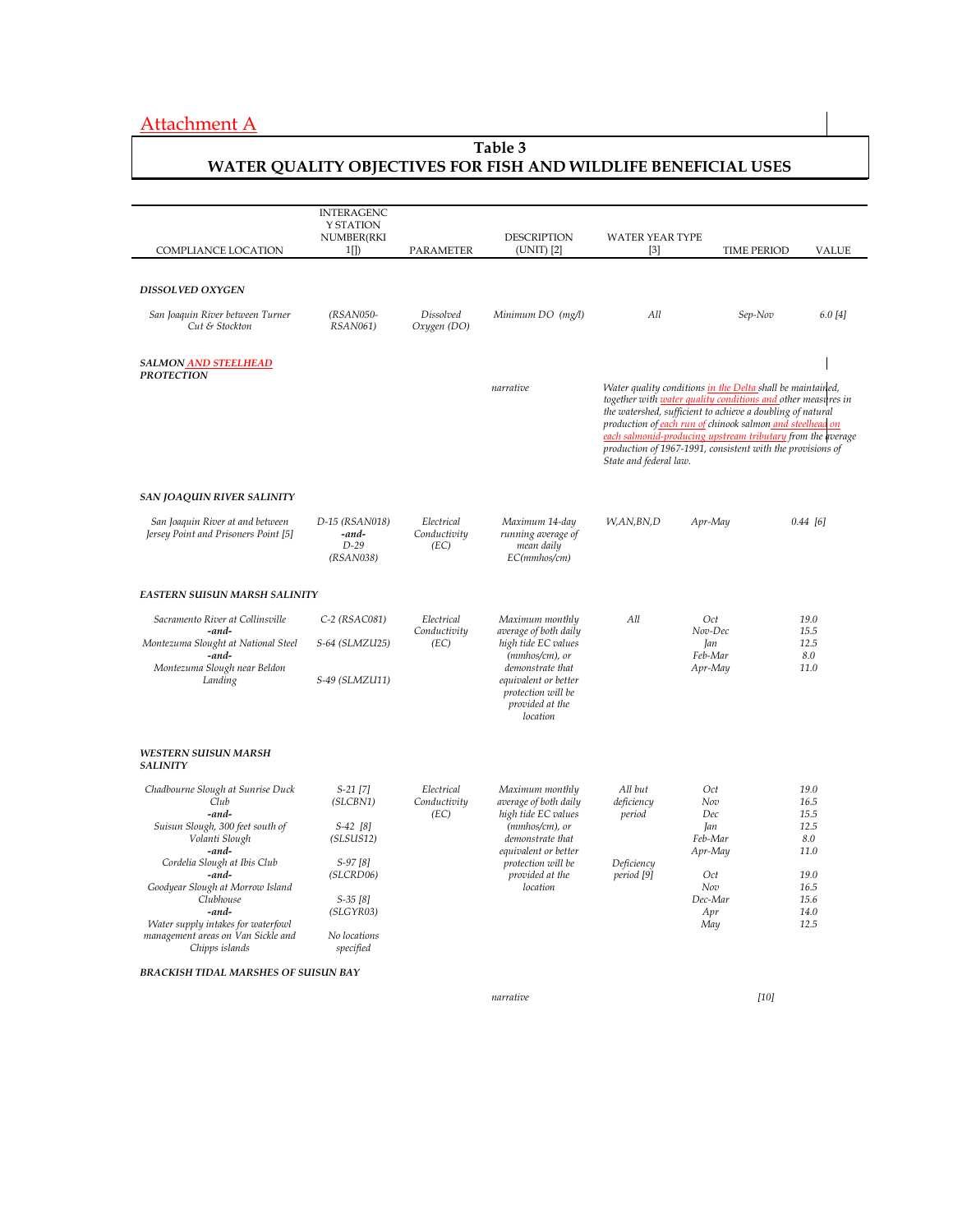#### **Table 3 (continued) WATER QUALITY OBJECTIVES FOR FISH AND WILDLIFE BENEFICIAL USES**

| <b>COMPLIANCE LOCATION</b>                           | <b>INTERAGENCY</b><br><b>STATION</b><br>NUMBER(RKI 1[]) | <b>PARAMETER</b>                          | <b>DESCRIPTION</b><br>(UNIT) [2]                          | <b>WATER</b><br>YEAR TYPE<br>[3]                                                 | <b>TIME</b><br><b>PERIOD</b>              | <b>VALUE</b>                                                              |
|------------------------------------------------------|---------------------------------------------------------|-------------------------------------------|-----------------------------------------------------------|----------------------------------------------------------------------------------|-------------------------------------------|---------------------------------------------------------------------------|
| DELTA OUTFLOW                                        |                                                         | Net Delta<br>Outflow Index<br>(NDOI) (11) | Minimum monthly<br>average (12) NDOI<br>(cfs)             | All                                                                              | Jan                                       | 4,500 [13]                                                                |
|                                                      |                                                         |                                           |                                                           | All<br>W,AN<br>$BN$<br>$\boldsymbol{D}$                                          | Feb-Jun<br>Jul                            | $[14]$<br>8,000<br>6,500<br>5,000                                         |
|                                                      |                                                         |                                           |                                                           | C<br>W,AN,BN<br>$\boldsymbol{D}$<br>$\cal C$                                     | Aug                                       | 4,000<br>4,000<br>3,500<br>3,000                                          |
|                                                      |                                                         |                                           |                                                           | All<br>W,AN,BN,D<br>C                                                            | Sep<br>Oct                                | 3,000<br>4,000<br>3,000                                                   |
| <b>RIVER FLOWS</b>                                   |                                                         |                                           |                                                           | W,AN,BN,D<br>C                                                                   | Nov-Dec                                   | 4,500<br>3,500                                                            |
| Sacramento River at Rio Vista                        | $D-24$<br>(RSAC101)                                     | Flow rate                                 | Minimum monthly<br>average [15] flow rate<br>(cfs)        | All<br>W,AN,BN,D<br>С                                                            | Sep<br>Oct                                | 3,000<br>4,000<br>3,000                                                   |
|                                                      |                                                         |                                           |                                                           | W,AN,BN,D<br>С                                                                   | Nove-Dec                                  | 4,500<br>3,500                                                            |
| San Joaquin River at Airport Way<br>Bridge, Vernalis | $C-10$<br>(RSAN112)                                     | Flow rate                                 | Minimum monthly<br>average [16] flow rate<br>$(cfs)$ [17] | W,AN<br>BN, D<br>$\subseteq$                                                     | <b>Feb</b>                                | 3,240<br>2,280<br>1,500                                                   |
|                                                      |                                                         |                                           |                                                           | $W$ , AN<br>$B_N$                                                                | Mar                                       | 5,000<br>3,240<br>2,280                                                   |
|                                                      |                                                         |                                           |                                                           | $\frac{D}{C}$<br>AN,BN,D                                                         | $Apr 1 - 14$                              | 1,500<br>7,000<br>5,000                                                   |
|                                                      |                                                         |                                           |                                                           | $\frac{C}{W}$<br>AN, BN                                                          | $May 16 - 31$                             | 2,000<br>7,000<br>5,000<br>3,240                                          |
|                                                      |                                                         |                                           |                                                           | $\frac{D}{C}$<br>W, AN<br>B <sub>N</sub><br>$\frac{\frac{1}{D}}{\frac{C}{W,AN}}$ | June                                      | 2,000<br>5,000<br>3,240<br>2,280                                          |
|                                                      |                                                         |                                           |                                                           | BN, D<br>$\epsilon$                                                              | Feb-Apr 14<br>and<br>May 16-Jun           | 1,500<br>$2,130$ or $3,4$<br>20<br>$1,420$ or $2,2$<br>80<br>710 or 1,140 |
|                                                      |                                                         |                                           |                                                           | W<br>AN<br>$BN$<br>D                                                             | Apr 15-<br>May 15 [18]                    | 7,330 or 8,620<br>5,730 or 7,020<br>4,620 or 5,480<br>4,020 or 4,880      |
|                                                      |                                                         |                                           |                                                           | $\cal C$<br>All                                                                  | Oct                                       | 3,110 or 3,540<br>1,000 [19]                                              |
| <b>EXPORT LIMITS</b>                                 |                                                         |                                           |                                                           |                                                                                  |                                           |                                                                           |
|                                                      |                                                         | Combined<br>export rate [20]              | Maximum 3-day<br>running average (cfs)                    | All                                                                              | March 15 - 31<br>April 1 - 14<br>Apr 15-  | 200% Vernalis flow [22]<br>100% Vernalis f<br>rw [22]<br>$[22]$           |
|                                                      |                                                         |                                           | Maximum percent of<br>Delta inflow diverted<br>[23] [24]  |                                                                                  | May 15 [21]<br>May 16 - 31<br>June $1-15$ | 100% Vernalis flow [22]<br>200% Vernalis flow [22]                        |
|                                                      |                                                         |                                           |                                                           | All                                                                              | Feb-Jun                                   | 35% Delta inflow [25]                                                     |
|                                                      |                                                         |                                           |                                                           | All                                                                              | Jul-Jan                                   | 65% Delta inflow                                                          |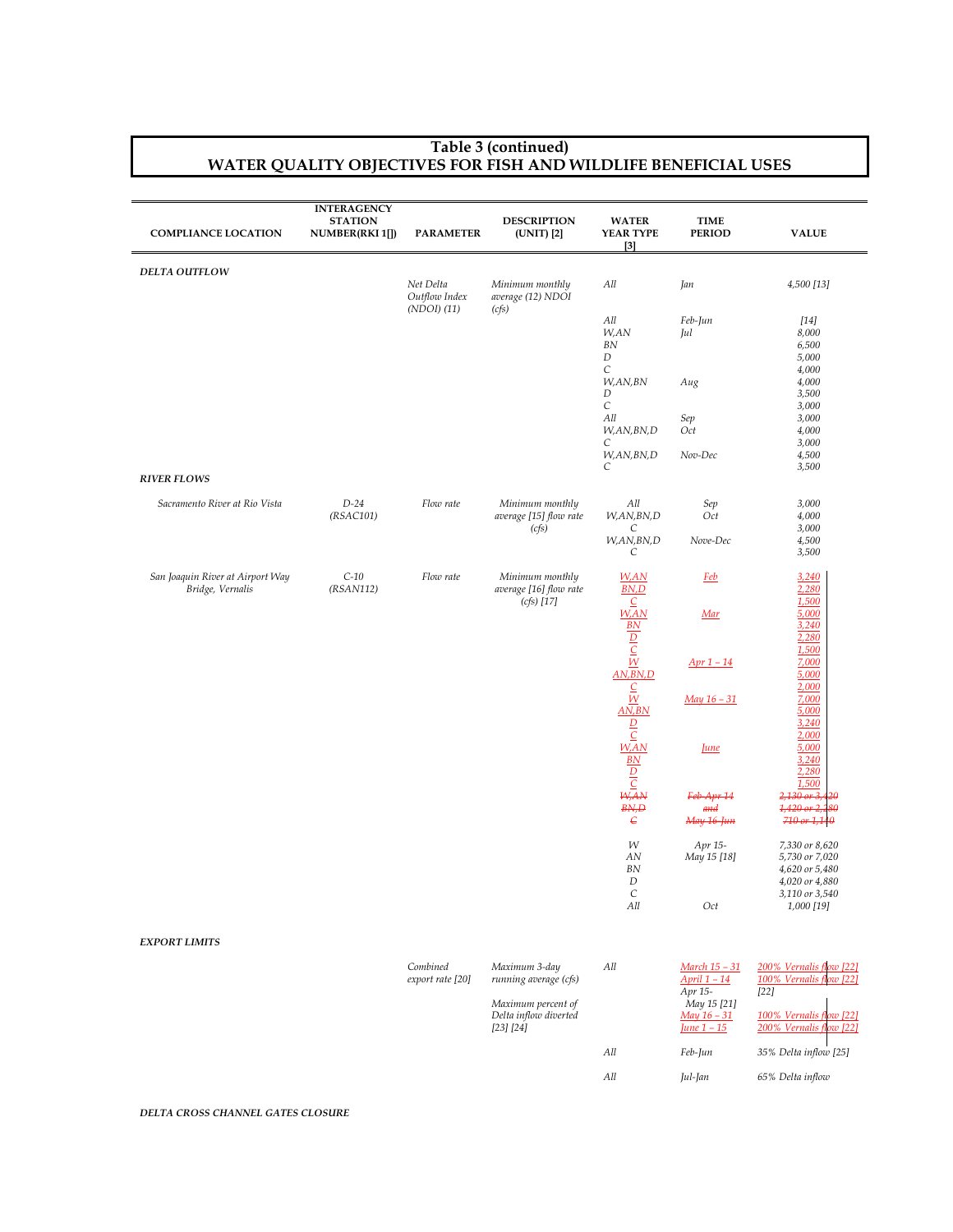| Delta Cross Channel at Walnut Grove | $--$ | Closure of gates | Closed gates | All | <del>Nov</del> Oct-Jan<br>Feb-May 20 | [26]<br>$\cdots$ |
|-------------------------------------|------|------------------|--------------|-----|--------------------------------------|------------------|
|                                     |      |                  |              |     | May 21-<br>Iun 15                    | $[27]$           |

#### **Table 3 Footnotes:**

- *[1] River Kilometer Index station number.*
- *[2] Determination of compliance with an objective expressed as a running average begins on the last day of the averaging period. If the objective is not met on the last day of the averaging period, all days in the averaging period are considered out of compliance.*
- *[3] The Sacramento Valley 40-30-30 Water Year Hydrologic Classification Index (see Figure II-1) applies unless otherwise specified.*
- *[4] If it is infeasible for a waste discharger to meet this objective immediately, a time extension or schedule of compliance may be granted, but this objective must be met no later than September 1, 2005.*
- *[5] Compliance will be determined at Jersey Point (station D15) and Prisoners Point (station D29).*
- *[6] This standard does not apply in May when the best available May estimate of the Sacramento River Index for the water year is*  less than 8.1 MAF at the 90% exceedence level. [Note: The Sacramento River Index refers to the sum of the unimpaired runoff *in the water year as published in the DWR Bulletin 120 for the following locations: Sacramento River above Bend Bridge, near Red Bluff; Feather River, total unimpaired inflow to Oroville Reservoir; Yuba River at Smartville; and American River, total unimpaired inflow to Folsom Reservoir.]*
- *[7] The effective date for objectives for this station is October 1, 1995.*
- *[8] The effective date for objectives for this station is October 1, 1997.*
- *[9] A deficiency period is: (1) the second consecutive dry water year following a critical year; (2) a dry water year following a year in which the Sacramento River Index (described in footnote 6) was less than 11.35; or (3) a critical water year following a dry or critical water year.*
- *[10] Water quality conditions sufficient to support a natural gradient in species composition and wildlife habitat characteristic of a brackish marsh throughout all elevations of the tidal marshes bordering Suisun Bay shall be maintained. Water quality conditions shall be maintained so that none of the following occurs: (a) loss of diversity; (b) conversion of brackish marsh to salt marsh; (c) for animals, decreased population abundance of those species vulnerable to increased mortality and loss of habitat from increased water salinity; or (d) for plants, significant reduction in stature or percent cover from increased water or soil salinity or other water quality parameters.*
- *[11] Net Delta Outflow Index (NDOI) is defined in Figure II-3.*
- *[12] For the May-January objectives, if the value is less than or equal to 5,000 cfs, the 7-day running average shall not be less than 1,000 cfs below the value; if the value is greater than 5,000 cfs, the 7-day running average shall not be less than 80% of the value.*
- *[13] The objective is increased to 6,000 cfs if the best available estimate of the Eight River Index for December is greater than 800 TAF. [Note: The Eight River Index refers to the sum of the unimpaired runoff as published in the DWR Bulletin 120 for the following locations: Sacramento River flow at Bend Bridge, near Red Bluff; Feather River, total inflow to Oroville Reservoir; Yuba River flow at Smartville; American River, total inflow to Folsom Reservoir; Stanislaus River, total inflow to New Melones Reservoir; Tuolumne River, total inflow to Don Pedro Reservoir; Merced River, total inflow to Exchequer Reservoir; and San Joaquin River, total inflow to Millerton Lake.]*
- *[14] The minimum daily Delta outflow shall be 7,100 cfs for this period, calculated as a 3-day running average. This requirement is also met if either the daily average or 14-day running average EC at the confluence of the Sacramento and the San Joaquin rivers is less than or equal to 2.64 mmhos/cm (Collinsville station C2). If the best available estimate of the Eight River Index (described in footnote 13) for January is more than 900 TAF, the daily average or 14-day running average EC at station C2 shall be less than or equal to 2.64 mmhos/cm for at least one day between February 1 and February 14; however, if the best available estimate of the Eight River Index for January is between 650 TAF and 900 TAF, the operations group established under the Framework Agreement shall decide whether this requirement will apply, with any disputes resolved by the CALFED policy group. If the best available estimate of the Eight River Index for February is less than 500 TAF, the standard may be*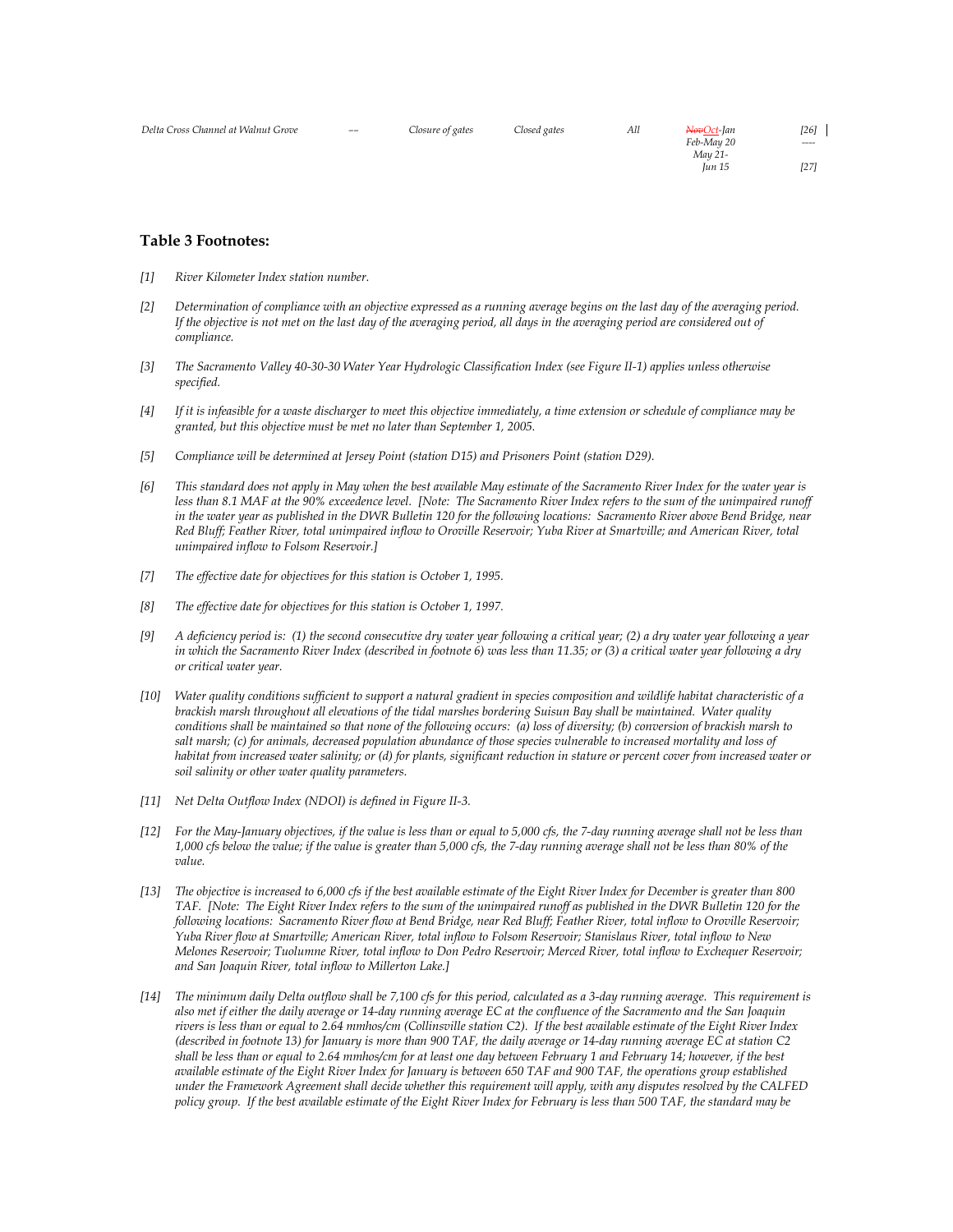*further relaxed in March upon the recommendation of the operations group established under the Framework Agreement, with any disputes resolved by the CALFED policy group. The standard does not apply in May and June if the best available May estimate of the Sacramento River Index (described in footnote 6) for the water year is less than 8.1 MAF at the 90% exceedence level. Under this circumstance, a minimum 14-day running average flow of 4,000 cfs is required in May and June. Additional Delta outflow objectives are contained in Table II-4.* 

- *[15] The 7-day running average shall not be less than 1,000 cfs below the monthly objective.*
- *[16] Partial months are averaged for that period. For example, the flow rate for April 1-14 would be averaged over 14 days. The 7 day running average shall not be less than 20% below the flow rate objective, with the exception of the April 15-May 15 pulse flow period when this restriction does not apply.*
- *[17] The water year classification will be established using the best available estimate of the 60-20-20 San Joaquin Valley Water Year Hydrologic Classification (see Figure II-2) at the 75% exceedence level. The higher flow objective applies when the 2-ppt isohaline (measured as 2.64 mmhos/cm surface salinity) is required to be at or west of Chipps Island.*
- *[18] This time period may be varied based on real-time monitoring. One pulse, or two separate pulses of combined duration equal to the single pulse, should be scheduled to coincide with fish migration in San Joaquin River tributaries and the Delta. The operations group established under the Framework Agreement will determine the time period for this 31-day flow requirement.*
- *[19] Plus up to an additional 28 TAF pulse/attraction flow during all water year types. The amount of additional water will be limited to that amount necessary to provide a monthly average flow of 2,000 cfs. The additional 28 TAF is not required in a critical year following a critical year. The pulse flow will be scheduled by the operations group established under the Framework Agreement.*
- *[20] Combined export rate for this objective is defined as the Clifton Court Forebay inflow rate (minus actual Byron-Bethany Irrigation District diversions from Clifton Court Forebay) and the export rate of the Tracy pumping plant.*
- *[21] This time period may be varied based on real-time monitoring and will coincide with the San Joaquin River pulse flow described in footnote 18. The operations group established under the Framework Agreement will determine the time period for this 31-day export limit.*
- *[22] Maximum export rate from April 15 to May 15 is 1,500 cfs, 2,250 cfs, or 3,000 cfs, as determined by the San Joaquin River Technical and Management Committees and presented to the executive director of the SWRCB. If the executive director does*  not object to the export limits within 10 days, the export limits will go into effect. Maximum export rate is 1,500 cfs or 100% *3-day running average of San Joaquin River flow at Vernalis, whichever is greater. The March 15 – June 15 export restrictions do not supercede the export restriction of 35% of Delta inflow. The more restrictive of these two objectives applies*

*from March 15 to June 15*. *Variations to this maximum export rate are authorized if agreed to by the operations group established under the Framework Agreement. This flexibility is intended to result in no net water supply cost annually within the limits of the water quality and operational requirements of this plan. Variations may result from recommendations of agencies for protection of fish resources, including actions taken pursuant to the State and federal Endangered Species Act. The CALFED policy group will resolve disputes within the operations group. Any agreement on variations will be effective immediately and will be presented to the Executive Director of the SWRCB. If the Executive Director does not object to the variations within 10 days, the variations will remain in effect.* 

- *[23] Percent of Delta inflow diverted is defined in Figure II-3. For the calculation of maximum percent Delta inflow diverted, the export rate is a 3-day running average and the Delta inflow is a 14-day running average, except when the CVP or the SWP is making storage withdrawals for export, in which case both the export rate and the Delta inflow are 3-day running averages.*
- *[24] The percent Delta inflow diverted values can be varied either up or down. Variations are authorized subject to the process described in footnote 22.*
- *[25] If the best available estimate of the Eight River Index (described in footnote 13) for January is less than or equal to 1.0 MAF, the export limit for February is 45% of Delta inflow. If the best available estimate of the Eight River Index for January is greater than 1.5 MAF, the February export limit is 35% of Delta inflow. If the best available estimate of the Eight River Index for January is between 1.0 MAF and 1.5 MAF, the export limit for February will be set by the operations group established under the Framework Agreement within the range of 35% to 45%. The CALFED policy group will resolve disputes within the operations group.*
- *[26] For the NovemberOctober-January period, close Delta Cross Channel gates for a total of 45 60 days. Days when the gates are closed for flood control or export water quality purposes shall not be counted against the 60 day maximum. The operations group established under the Framework Agreement will determine the timing and duration of the gate closure. When the gates are closed for fish protection, the operations group will reduce exports or increase inflows as needed to prevent adverse water quality impacts.*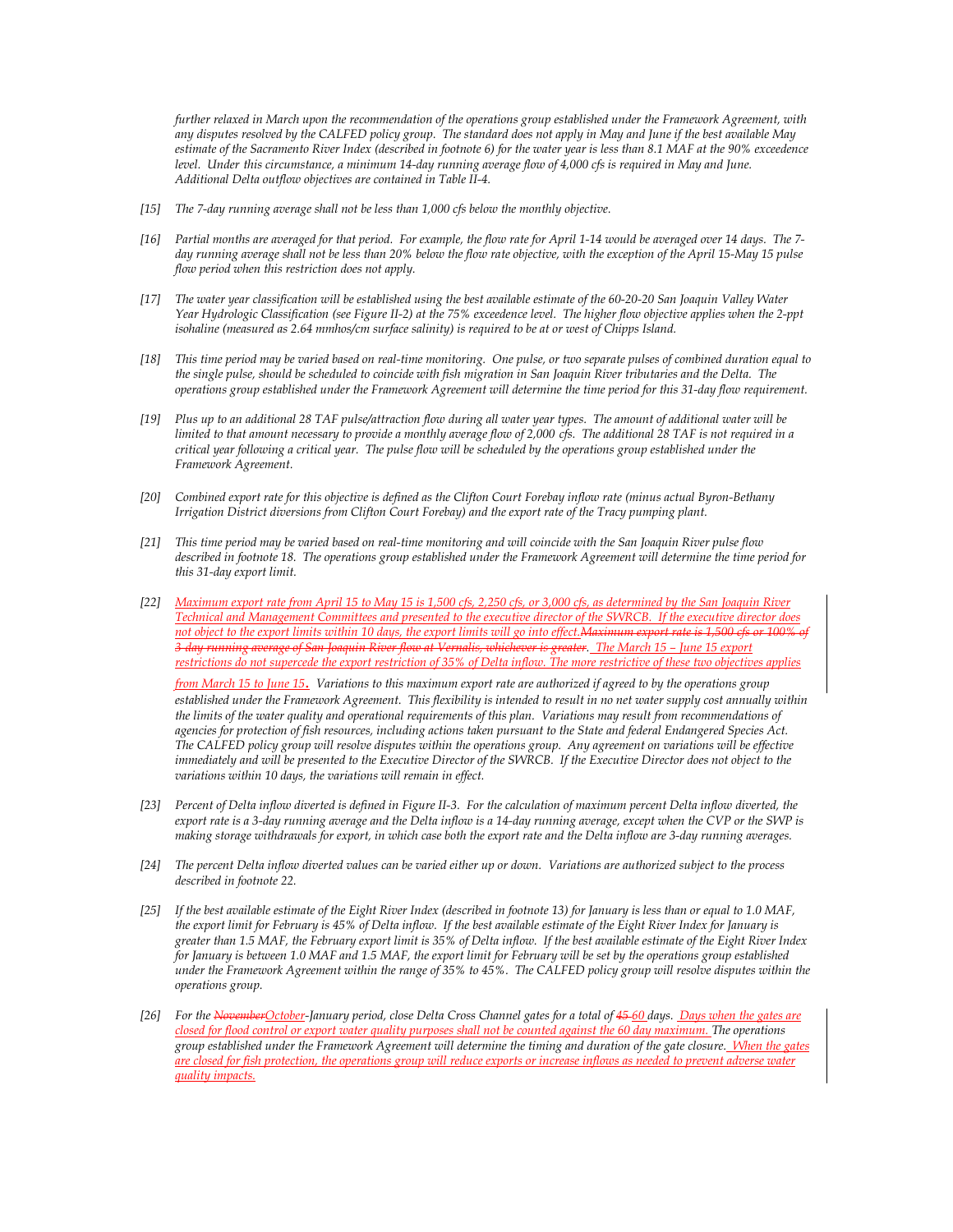- *[27] For the May 21-June 15 period, close Delta Cross Channel gates for a total of 14 days. The operations group established under the Framework Agreement will determine the timing and duration of the gate closure.*
- *NOTE: A new table should be added as a footnote to the narrative salmon and steelhead protection objective containing numeric doubling objectives for each salmonid run in each salmonid-producing stream.*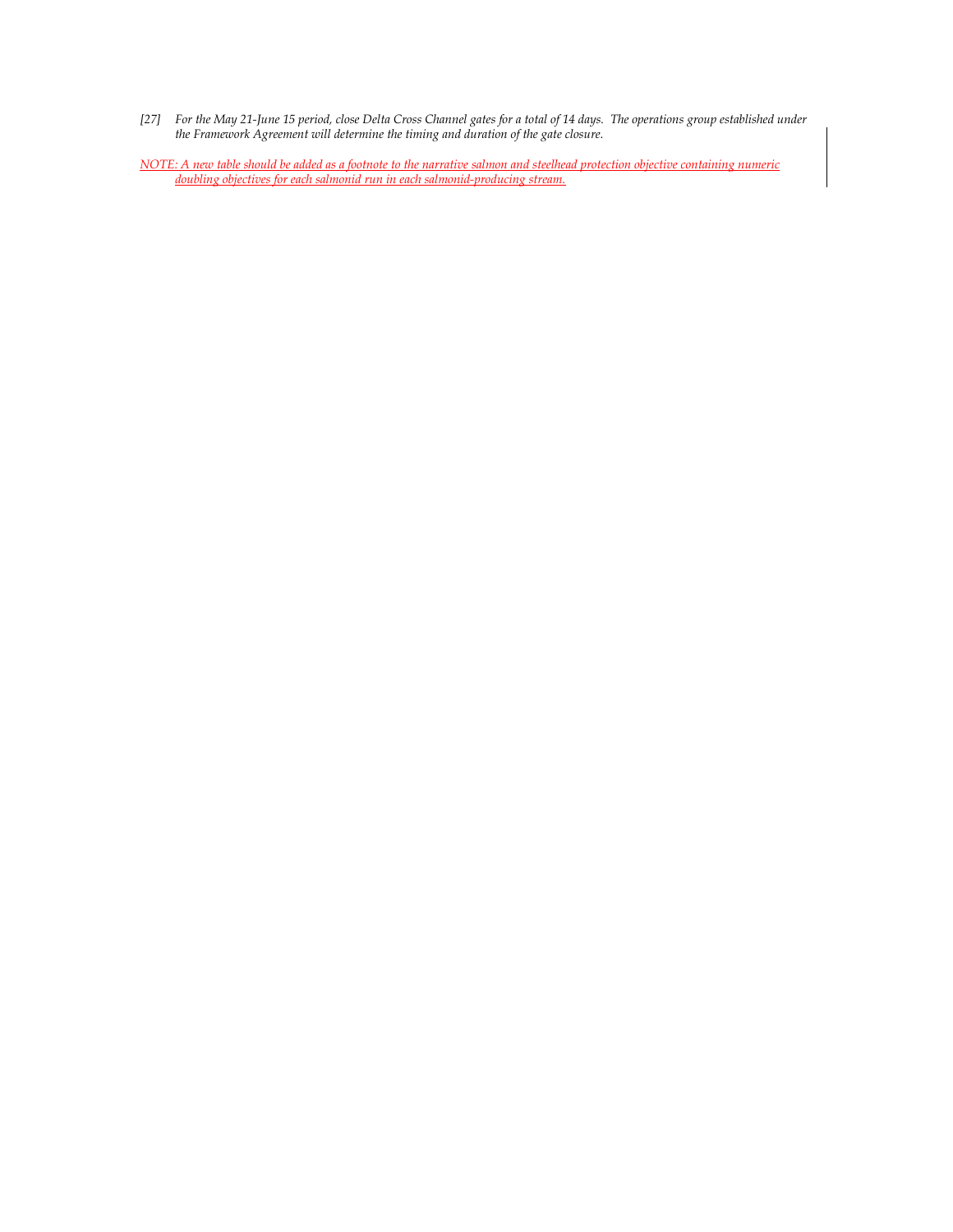| <b>TABLE A</b>                                                                             |                               |                    |                |                |                                          |              |             |                 |                     |                                               |                     |              |                     |                     |          |          |          |
|--------------------------------------------------------------------------------------------|-------------------------------|--------------------|----------------|----------------|------------------------------------------|--------------|-------------|-----------------|---------------------|-----------------------------------------------|---------------------|--------------|---------------------|---------------------|----------|----------|----------|
| Number of Days When Maximum Daily Average Electrical Conductivity of 2.64 mmhos/cm Must Be |                               |                    |                |                |                                          |              |             |                 |                     |                                               |                     |              |                     |                     |          |          |          |
| Maintained at Specified Location [a]                                                       |                               |                    |                |                |                                          |              |             |                 |                     |                                               |                     |              |                     |                     |          |          |          |
|                                                                                            | <b>Chipps Island</b>          |                    |                |                |                                          |              |             |                 | <b>Port Chicago</b> |                                               |                     |              | <b>Port Chicago</b> |                     |          |          |          |
|                                                                                            |                               |                    |                |                |                                          |              |             |                 |                     |                                               |                     |              |                     |                     |          |          |          |
| PMI <sup>[b]</sup>                                                                         |                               |                    |                |                | <b>PMI</b>                               |              |             |                 |                     | PMI <sup>[b]</sup>                            |                     |              |                     |                     |          |          |          |
|                                                                                            | (Chipps Island Station<br>D10 |                    |                |                | [b]<br>(Port Chicago Station C14)<br>[d] |              |             |                 |                     | (Port Chicago Station<br>$C14$ <sup>[d]</sup> |                     |              |                     |                     |          |          |          |
| (TAF)                                                                                      |                               |                    |                |                |                                          |              |             |                 | (TAF)               |                                               | (TAF)               |              |                     |                     |          |          |          |
|                                                                                            |                               |                    |                |                |                                          |              |             |                 |                     |                                               |                     |              |                     |                     |          |          |          |
|                                                                                            |                               | FEB MARAPR MAY JUN |                |                |                                          |              | <b>FEB</b>  | MAR APR MAY JUN |                     |                                               |                     |              |                     | FEB MAR APR MAY JUN |          |          |          |
| < 500                                                                                      | $\Omega$                      | $\Omega$           | $\Omega$       | $\Omega$       | $\Omega$                                 | $\Omega$     | $\Omega$    | $\Omega$        | $\Omega$            | $\Omega$                                      | $\Omega$            | 5250         | 27                  | 29                  | 25       | 26       | 6        |
| 750                                                                                        | $\Omega$                      | $\mathbf{0}$       | $\overline{0}$ | $\overline{0}$ | $\overline{0}$                           | 250          | $\mathbf 1$ | $\mathbf{0}$    | $\mathbf{0}$        | $\mathbf{0}$                                  | $\theta$            | 5500         | 27                  | 29                  | 26       | 28       | 9        |
|                                                                                            | 1000 28 [c]                   | 12                 | $\overline{2}$ | $\overline{0}$ | $\overline{0}$                           | 500          | 4           | $\overline{1}$  | $\mathbf{0}$        | $\overline{0}$                                | $\overline{0}$      | 5750         | 27                  | 29                  | 27       | 28       | 13       |
| 1250                                                                                       | 28                            | 31                 | 6              | $\mathbf{0}$   | $\overline{0}$                           | 750          | 8           | $\overline{2}$  | $\mathbf{0}$        | $\overline{0}$                                | $\overline{0}$      | 6000         | 27                  | 29                  | 27       | 29       | 16       |
| 1500                                                                                       | 28                            | 31                 | 13             | $\overline{0}$ | $\overline{0}$                           | 1000         | 12          | $\overline{4}$  | $\mathbf{0}$        | $\mathbf{0}$                                  | $\overline{0}$      | 6250         | 27                  | 30                  | 27       | 29       | 19       |
| 1750                                                                                       | 28                            | 31                 | 20             | $\mathbf{0}$   | $\overline{0}$                           | 1250         | 15          | 6               | $\mathbf{1}$        | $\overline{0}$                                | $\mathbf{0}$        | 6500         | 27                  | 30                  | 28       | 30       | 22       |
| 2000                                                                                       | 28                            | 31                 | 25             | $\overline{1}$ | $\overline{0}$                           | 1500         | 18          | 9               | $\mathbf{1}$        | $\overline{0}$                                | $\overline{0}$      | 6750         | 27                  | 30                  | 28       | 30       | 24       |
| 2250                                                                                       | 28                            | 31                 | 27             | 3              | $\overline{0}$                           | 1750         | 20          | 12              | $\overline{2}$      | $\overline{0}$                                | $\overline{0}$      | 7000         | 27                  | 30                  | 28       | 30       | 26       |
| 2500                                                                                       | 28                            | 31                 | 29             | 11             | $\mathbf{1}$                             | 2000         | 21          | 15              | $\overline{4}$      | $\overline{0}$                                | $\overline{0}$      | 7250         | 27                  | 30                  | 28       | 30       | 27       |
| 2750                                                                                       | 28                            | 31                 | 29             | 20             | $\overline{2}$                           | 2250         | 22          | 17              | 5                   | $\overline{1}$                                | $\overline{0}$      | 7500         | 27                  | 30                  | 29       | 30       | 28       |
| 3000                                                                                       | 28                            | 31                 | 30             | 27             | 4                                        | 2500         | 23          | 19              | 8                   | $\overline{1}$                                | $\theta$            | 7750         | 27                  | 30                  | 29       | 31       | 28       |
| 3250                                                                                       | 28                            | 31                 | 30             | 29             | 8                                        | 2750         | 24          | 21              | 10                  | $\overline{2}$                                | $\overline{0}$      | 8000         | 27                  | 30                  | 29       | 31       | 29       |
| 3500                                                                                       | 28                            | 31                 | 30             | 30             | 13                                       | 3000         | 25          | 23              | 12                  | $\overline{4}$                                | $\overline{0}$      | 8250         | 28                  | 30                  | 29       | 31       | 29       |
| 3750                                                                                       | 28                            | 31                 | 30             | 31             | 18                                       | 3250         | 25          | 24              | 14                  | $\overline{6}$                                | $\overline{0}$      | 8500         | 28                  | 30                  | 29       | 31       | 29       |
| 4000                                                                                       | 28                            | 31                 | 30             | 31             | 23                                       | 3500         | 25          | 25              | 16                  | 9                                             | $\boldsymbol{0}$    | 8750         | 28                  | 30                  | 29       | 31       | 30       |
| 4250                                                                                       | 28                            | 31                 | 30             | 31             | 25                                       | 3750         | 26          | 26              | 18                  | 12                                            | $\overline{0}$      | 9000         | 28                  | 30                  | 29       | 31       | 30       |
| 4500<br>4750                                                                               | 28<br>28                      | 31<br>31           | 30<br>30       | 31<br>31       | 27<br>28                                 | 4000<br>4250 | 26<br>26    | 27<br>27        | 20<br>21            | 15<br>18                                      | $\overline{0}$      | 9250         | 28<br>28            | 30<br>31            | 29<br>29 | 31<br>31 | 30<br>30 |
| 5000                                                                                       | 28                            | 31                 | 30             | 31             | 29                                       | 4500         | 26          | 28              | 23                  | 21                                            | 1<br>$\overline{2}$ | 9500<br>9750 | 28                  | 31                  | 29       | 31       | 30       |
| 5250                                                                                       | 28                            | 31                 | 30             | 31             | 29                                       | 4750         | 27          | 28              | 24                  | 23                                            | 3                   | 10000        | 28                  | 31                  | 30       | 31       | 30       |
| $\leq 5500$                                                                                | 28                            | 31                 | 30             | 31             | 30                                       | 5000         | 27          | 28              | 25                  | 25                                            |                     | $4$ > 10000  | 28                  | 31                  | 30       | 31       | 30       |
|                                                                                            |                               |                    |                |                |                                          |              |             |                 |                     |                                               |                     |              |                     |                     |          |          |          |

### **FOOTNOTE 14 FOR TABLE 3**

[a] The requirement for number of days the maximum daily average EC (EC) of 2.64 mmhos per centimeter (mmhos/cm) must be maintained at Chipps Island and Port Chicago can also be met with maximum 14-day running average EC of 2.64 mmhos/cm, or 3-day running average NDOIs of 11,400 cfs and 29,200 cfs, respectively. If salinity/flow objectives are met for a greater number of days than the requirements for any month, the excess days shall be applied to meeting the requirements for the following month. The number of days for values of the PMI between those specified in this table shall be determined by linear interpolation.

[b] PMI is the best available estimate of the previous month's Eight River Index. (Refer to Footnote 13 for Table 3 for a description of the Eight River Index.)

[c] When the PMI is between 800 TAF and 1000 TAF, the number of days the maximum daily average EC of 2.64 mmhos/cm (or maximum 14-day running average EC of 2.64 mmhos/cm, or 3-day running average NDOI of 11,400 cfs) must be maintained at Chipps Island in February is determined by linear interpolation between 0 and 28 days.